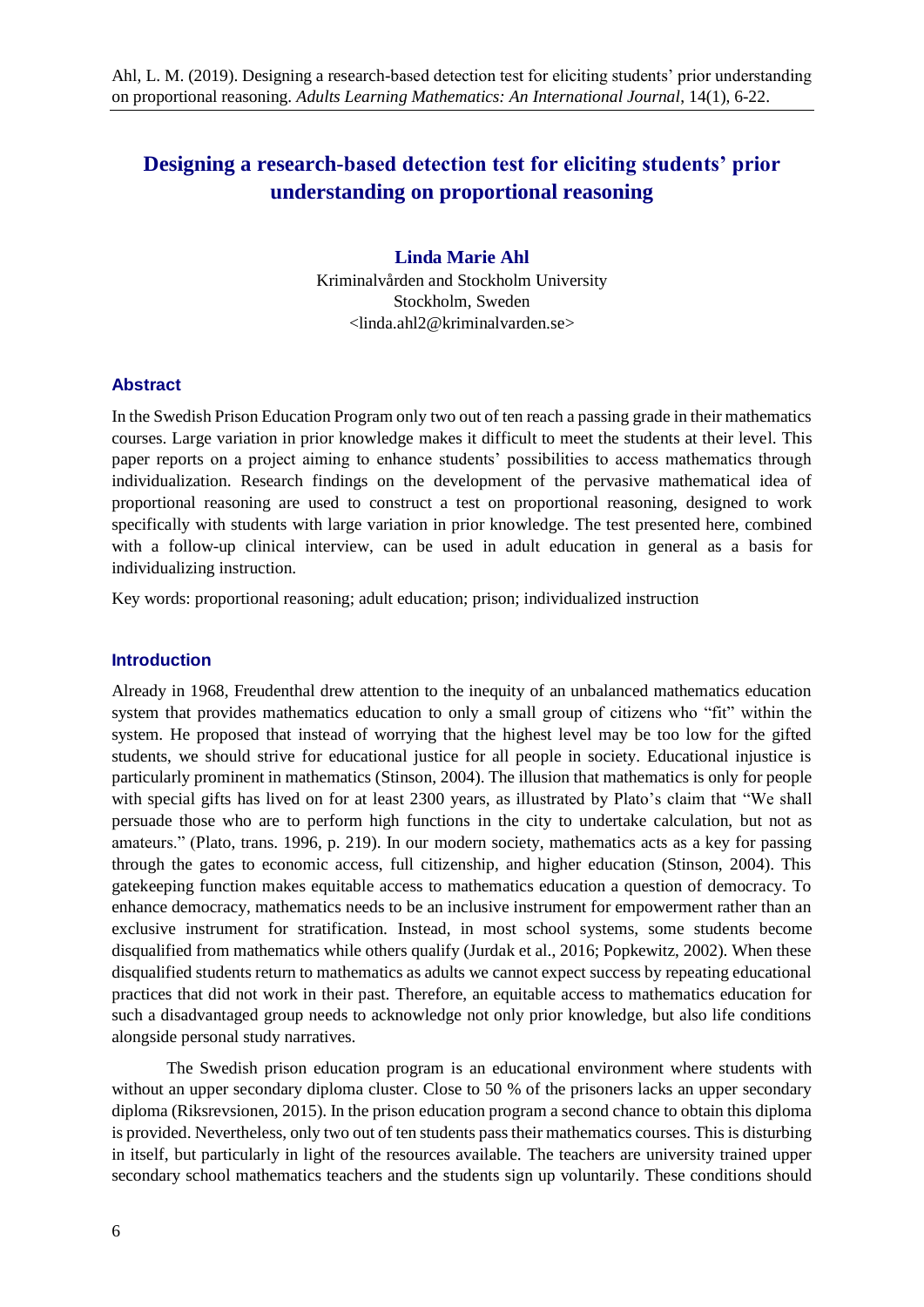ensure a high potential for effectiveness. However, the student group shows significant variation in age, ethnicity, socioeconomic and school backgrounds and life experience in general. These factors may account for such low pass rates, and justifies, a plausible reason to focus on such individualized differences.

It is an unchallenged claim that teaching accounts for an individual's prior knowledge, his [1] life conditions and his rationale for studying mathematics have better prospects to succeed than a "one size fits all" teaching practice. When teaching adults returning to mathematics, such considerations are of particular importance. Given that a teaching approach aiming at individualized instruction [2] requires information on the individual's prior knowledge, his life conditions and his rationale for studying mathematics, teachers need strategies to collect the necessary data. This paper focuses on a project aiming to elicit one piece of information: the students' prior knowledge of mathematics. The setting is the special context of adults studying mathematics in prison. While students in lower- and upper secondary school can be screened on the content taught last year, as a means to provide a picture of the current state, adults with many years away from school possess far more unpredictable knowledge. Therefore, adults returning to mathematics after several years away from formal schooling present a particular challenge. A prerequisite for individualization of courses is that teachers have the opportunity to find out students' prior mathematical experience and their mathematical competencies and adapt their teaching accordingly. Realizing this opportunity hinges on the teachers' competencies, e.g., they need to action their teaching competency more effectively (Niss & Højgaard, 2011). Further, it is reasonable to believe that teachers' practical ability to investigate students' prior knowledge increase if they are provided with support. They may need a test to investigate the students' prior knowledge, to support teachers' individualization process.

The test needs to fulfill certain properties. It needs to give information on students' prior knowledge both vertically, in relation to progress throughout school years, and horizontally throughout taught topics in compulsory school. A full investigation would be far too time-consuming, but since proportionality may be the most important, pervasive and powerful idea in elementary school mathematics (Behr et al., 1992; Hilton, Hilton, Dole, & Goos, 2013; Karplus, Pulos, & Stage, 1983; Lamon, 2007; Sowder et al., 1998), proportional reasoning was chosen as the basis for a test combined with a follow-up clinical interview (Ginsburg, 1981). Furthermore, the test has to give information that discriminates among students. Discovering that all students suffer from the same lack of reasoning skills will not help teachers to individualize instruction. We want to discover students' difficulties as well as be provided with information on how students tackle known thresholds for the development of proportional reasoning. By implementing results from the extensive research on the topic, we can relate students' results to the learning goals and core content in the Swedish national curricula. Therefore, students' ability to reason proportionally can provide an access point for individualized instruction. The aim of this study is to investigate if it is possible to design a test that together with a clinical interview gives information on students' prior knowledge on proportional reasoning so as:

- discriminate among students and,
- provide teachers with an access point for designing individualized instruction.

#### **Theoretical underpinnings for the development of a test**

Mathematical reasoning is essential for doing mathematics. It is one of eight competencies for identifying and analyzing students' mathematical knowledge, described in the Danish KOM-project (Niss & Højgaard, 2011). "The mathematical reasoning competency consists, first, of the ability to follow and assess mathematical reasoning, i.e., a chain of arguments put forward – orally or in writing – in support of a claim." (Jankvist & Niss, 2015, p. 264). The kind of mathematical reasoning called proportional reasoning is a prerequisite for successful further studies in mathematics and science, since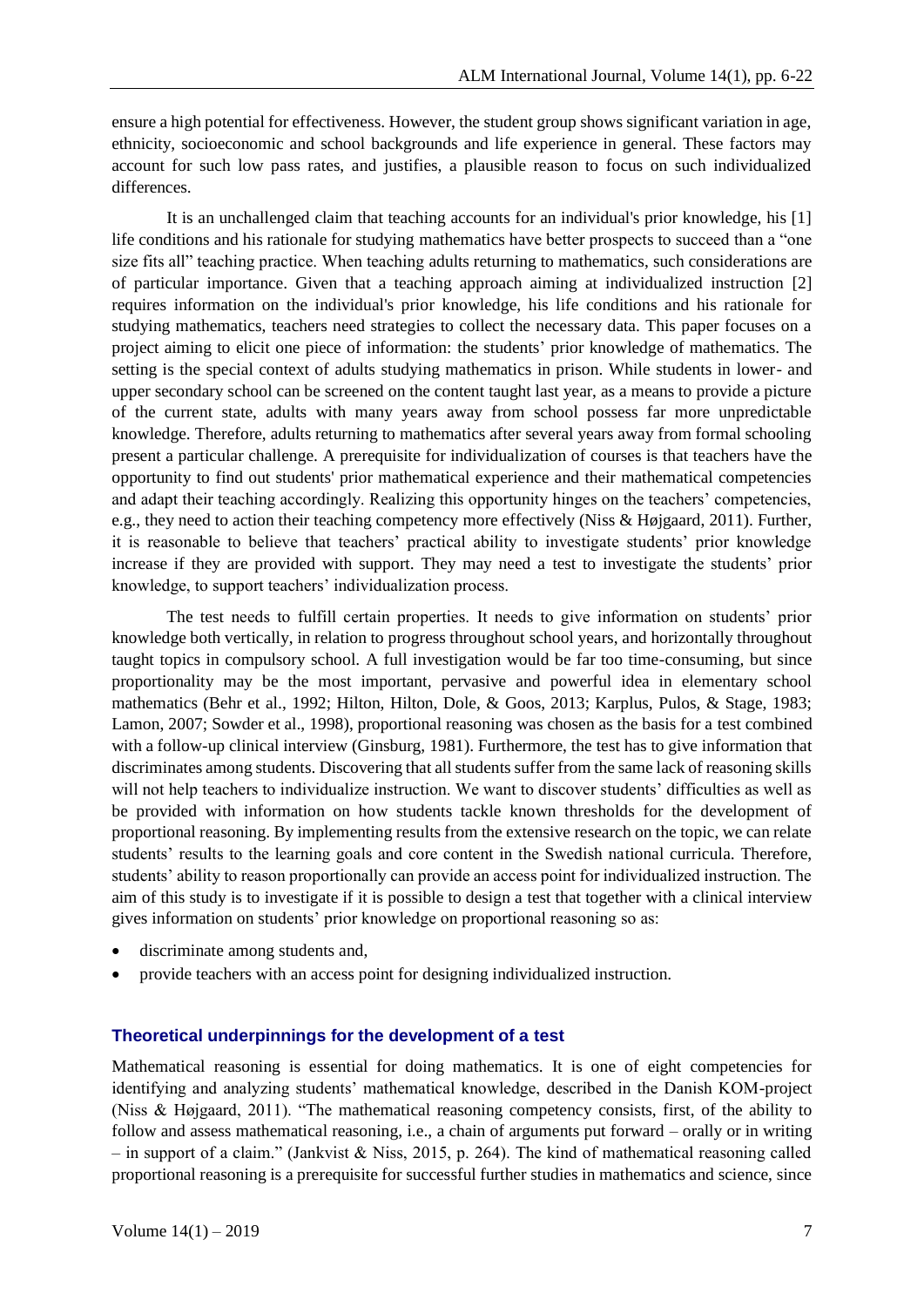multiplicative relations underpin almost all number-related concepts studied in elementary school (Behr et al., 1992; Lamon, 2007). A proportion is defined as a statement of equality of two ratios  $a/b = c/d$ . Proportion can also be defined as a function with the isomorphic properties  $f(x+y) = f(x) + f(y)$  and  $f(ax) = af(x)$  (Vergnaud, 2009). A function,  $A(x, y)$ , can also be linear with respect to several variables, (*n*-linear) functions. For example the area functions for a rectangle with sides *x* and *y* is bilinear (2 linear) since  $A(x,y) = xy$  and it is easy to check that this function is linear with respect to each of its variables when the other is considered constant.

Proportionality is a key concept in mathematics education from elementary school to university (Lamon, 2007). Despite the pervasive nature of proportional reasoning throughout the school years it is well known that children around the world have considerable difficulty in developing the mathematical competency to reason about fractions, percentages, ratio, proportion, scaling, rates, similarity, trigonometry, and rates of change (Behr, Harel, Post, & Lesh, 1992; Lamon, 2007). Typically, proportional reasoning problems come in the shape of a missing value problems or comparison problems (Lamon, 2007). In the former, a multiplicative relation is present where three elements are provided and the fourth is to be found. The latter asks the student to compare which ratio is the bigger or smaller.

*Key points* for the development of proportional reasoning and the building of multiplicative structures can be identified from the accumulated research (c.f. Behr, Harel, Post, & Lesh, 1992; Fernández et al., 2012; Lamon, 2007; Shield & Dole, 2013; Van Dooren, De Bock, Vleugels, & Verschaffel, 2010; Vergnaud, 1983). To illustrate the conceptual structure of the proportionality concept, four central key points are presented below.

*Key point 1. Students need to be able to distinguish additive from multiplicative reasoning and recognize when a multiplicative relation is present.* The ability to distinguish additive from multiplicative comparisons constitute a major stumbling block for students (Van Dooren et al., 2005). Students need to be able to recognize that a proportional situation exists when the comparison is multiplicative (Shield & Dole, 2013). In Sweden, students get acquainted with additive strategies for reasoning about quantities in grades 4 to 6. For example, an increase in price by 10% can be calculated in two steps. First, calculate how much 10% is and then add this to the original price. A transition from an additive to multiplicative thinking approach is introduced in grades 7 to 9. The new price can now be approached in one multiplicative step: the original price multiplied by the factor 1.1, to find the new price. The error of using additive strategies on proportional situations increases during primary school and decreases during secondary school (Fernández et al., 2012). A desirable development in students' reasoning would be that they, after being introduced to multiplicative reasoning, still hold on to their ability to use additive strategies when appropriate. However, research findings show that once students have been introduced to multiplicative strategies they tend to overuse this approach on everything that resembles a proportional situation (Van Dooren et al., 2005). Further, non-integer ratios cause more errors than integer ratios (Fernandez et al., 2012; Gläser & Riegler, 2015), while the non-integer situations can be considered to require a more developed knowledge of rational numbers.

*Key point 2. Students need to be able to draw connections to the algebraic rules for fractions when working with part/part ratios, part/whole fractions and proportions, a:b = c:d*. Many situations require that students can relate to part/part ratios and part/whole fractions (Vergnaud, 1983). For example, if a company employs 11 women and 31 men, the part/whole fractions 11/42 and 31/42 represent the relation of women and men related to the whole. If asked to determine the company's gender distribution, it is instead the part/part ratio 11:31 between women and men that is relevant. When a ratio connects two parts of the same whole, students may not adequately recognize the difference between part/part and part/whole relationships (Clark, Berenson, & Cavey, 2003). It is not easy for students to approach situations that require shifting from part/part to part/whole situations. Moreover,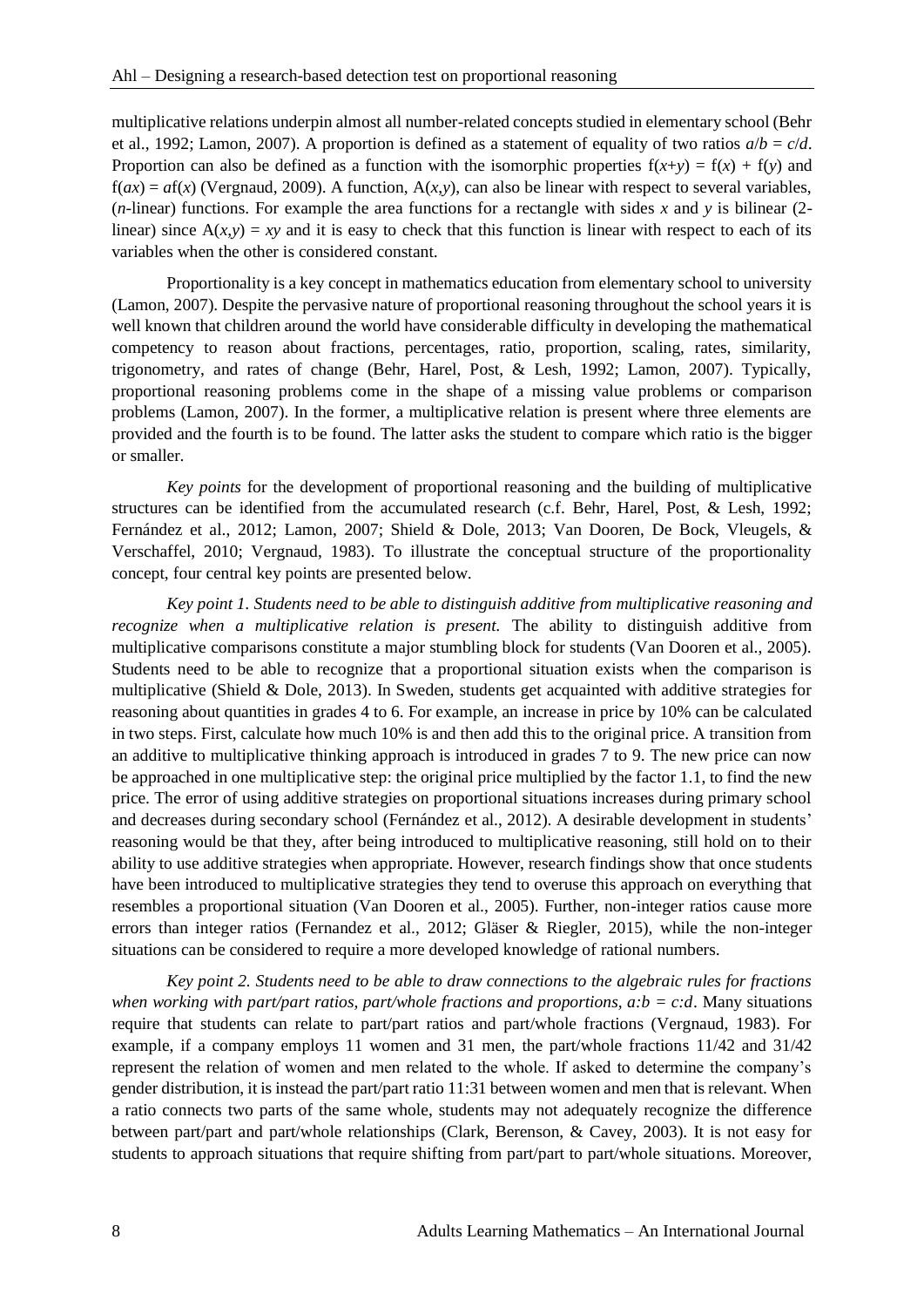students need to connect mathematical ideas. Since ratios can be written in fraction form, they obey the same mathematical laws as fractions (Shield & Dole, 2002).

*Key point 3. Students need to recognize and use a range of concrete representations for proportions, e.g., tables, graphs, formulas and drawing pictures*. Students tend to apply linear proportional reasoning on scaling in two- and three dimensions, without considering the nature of the item. Van Dooren et al. (2010) found that students tend to use linear proportional reasoning even when it is inappropriate e.g., in word problems where a real word context is required to solve the problem. For example: Farmer Gus needs 8 hours to fertilize a square pasture with sides of 200 meters. Approximately how much time will he need to fertilize a square pasture with sides of 600 meters? Recognizing this as a missing value problem i.e., three values given and one unknown, this problem will trigger a cross-multiplication type solution which gives the wrong answer of 24 hours. Since scale is one of the major themes that span mathematics, chemistry, physics, earth/space science and biology it is crucial for students to gain knowledge of the concept of scale. Scale in one, two, and three dimensions is a central unifying concept that crosses the science domains, crucial for understanding science phenomena (Taylor & Jones, 2009).

*Key point 4. Students need to acknowledge the properties of geometrical objects in two- and three dimensions for calculation of scaling and similarity*. Proportionalities can be represented in different ways, e.g., with words, pictures, algebraically, with graphs or tables. Shield and Dole (2013) enhance the use of a range of representations to promote students' learning. If students are given the opportunity to work with graphs, tables and other diagrams that illustrate the proportional situation present in the mathematical task, their conceptual knowledge is promoted (Vergnaud, 2009). Further, their ability to see connections between problems that are based on the same mathematical idea is enhanced, e.g. to see that missing value problems on similarity, proportional functions and speed problems can be illustrated with different representations but approached with the same mathematical idea.

Several concepts are in play when students reason with proportional quantities. The set of intertwined concepts required for the development of proportional reasoning constitutes a *conceptual field* (Vergnaud, 2009). A conceptual field is a set of situations and concepts tied together. As the theory of conceptual fields show, together with other well-known theoretical frameworks for conceptual knowledge, the meaning of a single concept does not come from one situation only (Sfard, 1991; Tall & Vinner, 1981; Vergnaud, 2009) but from a variety of situations demanding mathematical reasoning related to the concept in question. The conceptual field of intertwined concepts in play in proportional reasoning cover at the least "linear and *n*-linear functions, vector spaces, dimensional analysis, fraction, ratio, rate, rational number, and multiplication and division" (Vergnaud, 1983, p. 141). It is the complexity of the concepts in play together with the pervasive nature of proportional reasoning from elementary school to university that makes proportional reasoning suitable for the design of a test.

## **Methodology**

The test was developed and tried out in the context of the Swedish prison education program, where approximately 650 adult students take mathematics courses each year. The vast majority, 80 %, study basic courses where proportional reasoning spans across all core content in the national mathematics curricula topics: *Understanding and use of numbers, Algebra, Geometry, Probability and statistics, Relationship and changes* [3]. The content given in the national curricula for school years 3, 6 and 9 indicate a clear progression of proportional reasoning. And correspondingly, an analysis of the national assessment given in grade 9 in the year 2013 showed that 69% of the items could be solved with applying proportional reasoning. The basic mathematics course for adults, corresponding to the 9 years of Swedish elementary school, is divided into four parts. By the end of part four the students are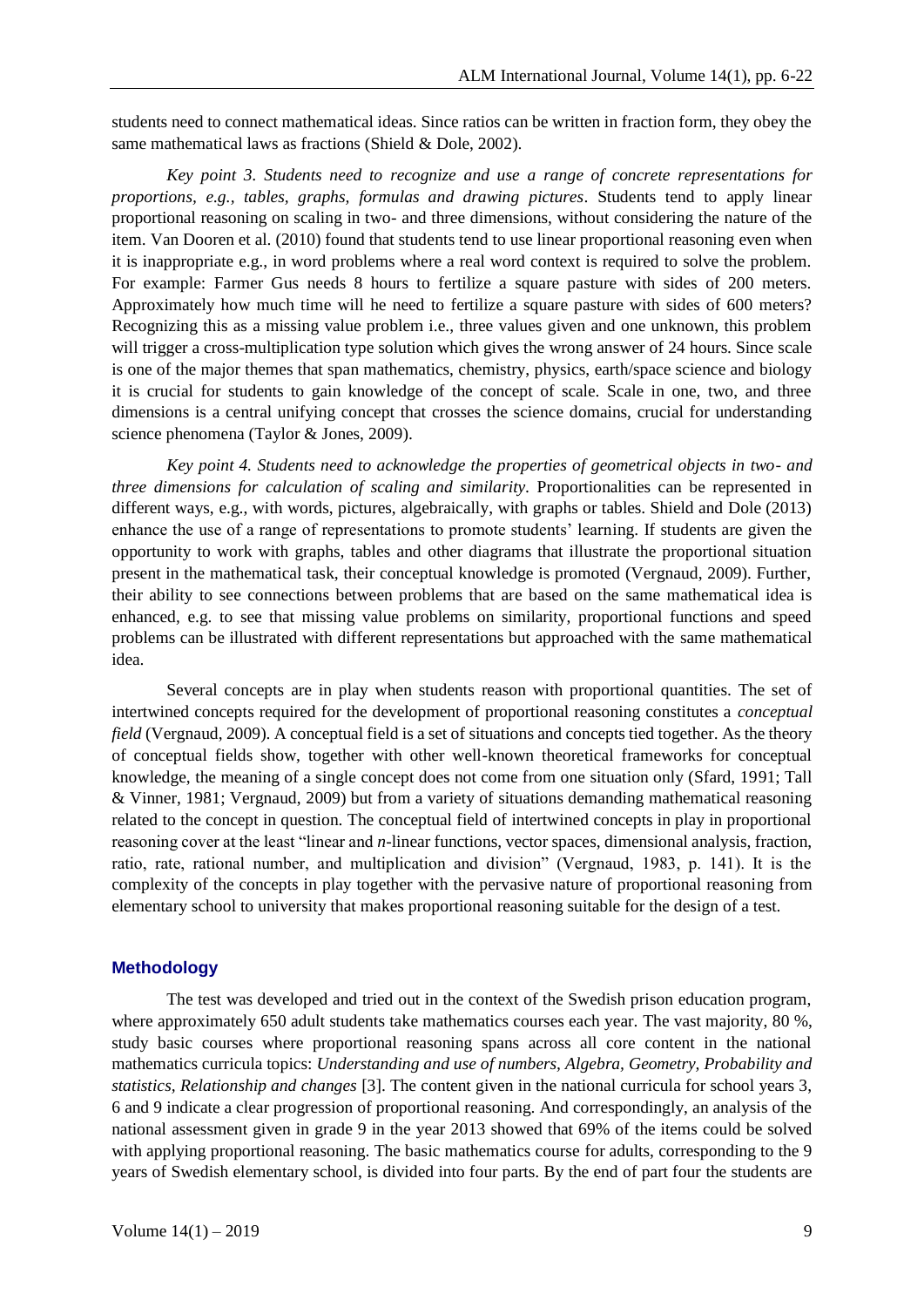supposed to master: methods for calculating with rational numbers, fractions and ratios; the concept of a variable; formulas; methods for equation solving; scale in one, two and three dimensions; similarity; and uniform probability. When students pass the fourth part they get a grade for the entire course. Thus opportunities for individualization open up. Depending on students' prior knowledge they can start on different levels in the elementary course. Hence, this opportunity supports the need for a test that discriminates among students' and provides teachers with an access point for designing individualized instruction.

An important design choice for the test was to use a multiple-choice design. Even though open response tests are a powerful method to elicit students' knowledge, the advantages of multiple-choice tests were in this case considered to be the best option. An open response test can be a negative experience for students with low prior knowledge, since they may be unable to supply any answers. If possible, we want to avoid negative experiences in the beginning of a mathematics course. A multiplechoice test is easy to take for the students. Even when they do not have the mathematical competencies to reason and solve an item, they can still provide an answer by intuition or chance. Since multiplechoice tests "may be designed so that wrong answers clearly indicate well-known misconceptions or specific incorrect strategies of solution" (Ginsburg, 2009, p. 113), common errors, known from accumulated prior research and experience, are incorporated among the answer alternatives.

The items in the test were chosen from published research papers, with the intention to draw on knowledge from the research field on proportional reasoning. The rationale for my choices is as follows: a) the items have already been proved to work well for giving information on students' knowledge, and b) extensive background information of the nature of the mathematical reasoning in play are provided as well as analyzes of students results. Referring to the key points presented in the theory section, the potential reasoning related to each item involves several concepts and competencies, yet the items can still be categorized as referring mainly to one of the four presented key points:

- *Key point 1*. Students' ability to distinguish additive from multiplicative reasoning and recognize when a multiplicative relation is present, is always required for carrying out proportional reasoning, however is mainly tested by items 1, 5, 6, 7 and 11 (see Appendix).
- *Key point 2.* Students' ability to draw connections to the algebraic rules for fractions when working on part/part ratios, part/whole fractions and proportions, a:b = c:d, is mainly tested by items 2, 4, 12 and 16.
- *Key point 3*. Students' ability to recognize and use a range of representations for proportions, e.g., tables, graphs, formulas, and pictures is mainly tested by items 3, 9 and 15.
- *Key point 4*. Students' ability to acknowledge the properties of geometrical objects in two- and three dimensions for calculation of scaling and similarity is mainly tested by items 8, 10, 13 and 14.

Several errors on items referring to the same key point indicate a lack of knowledge that should be investigated further in the follow-up clinical interview. The test items are also adapted to mirror the progression throughout the basic course. Items 1 and 4 refer to content taught in part two of the elementary course. Items 2, 3, 6 and 10 deal with content from part three, and part four is reflected in items 7, 8, 9 and 11-16 (see table 1).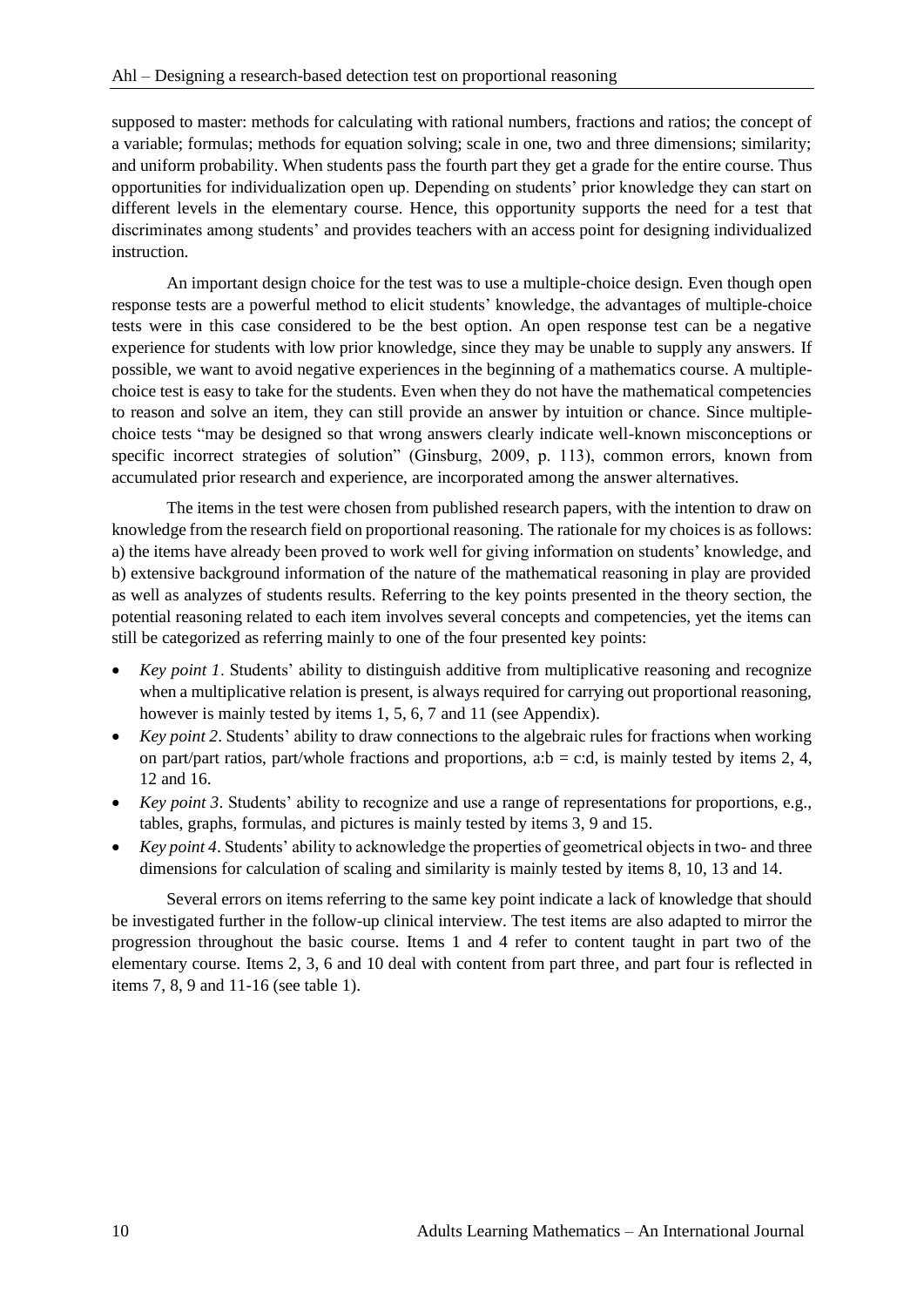|                 | Distinguish<br>additive<br>from<br>multiplicative<br>reasoning | Draw<br>connections<br>to<br>algebraic<br>the<br>rules<br>for<br>fractions | Recognize and use<br>a range of concrete<br>representations | Acknowledge the<br>properties<br>of<br>geometrical<br>objects |
|-----------------|----------------------------------------------------------------|----------------------------------------------------------------------------|-------------------------------------------------------------|---------------------------------------------------------------|
| Course part two | Item 1                                                         | Item 4                                                                     |                                                             |                                                               |
| Course part     | Item 5                                                         | Item 2                                                                     | Item 3                                                      | Item 10                                                       |
| three           | Item 6                                                         |                                                                            |                                                             |                                                               |
| Course part     | Item 7                                                         | Item 12                                                                    | Item 9                                                      | Item 8                                                        |
| four            | Item 11                                                        | Item 16                                                                    | Item 15                                                     | Item 13                                                       |
|                 |                                                                |                                                                            |                                                             | Item 14                                                       |

*Table 1*. Items in relation to key points and progression from part 2 to 4 in the elementary course.

The sources for the test items are: Gläser and Riegler (2015); Fernadéz et al. (2012); Niss and Jankvist (2013a; 2013b) and Hilton, Hilton, Dole, and Goos (2013). The items from Hilton et al. were already designed as two tier multiple-choice test items i.e. students should first decide whether an assertion is true or false then choose one statement out of four that supports the student's reasoning. The other items were adapted from their original design to a multiple-choice design, using incorrect answer alternatives either reported in the original studies or answer alternatives recalled from my experience from teaching.

The test design was tried out in two steps. First, a pilot version of the test consisting of 22 items was tried out in April 2016, by 12 voluntarily participating students with ongoing mathematics courses. This step was performed to get information about the clarity of the item's description and how long the test takes to complete. Feedback from the participants provided the insights that the test was a bit too long and that some of the items were difficult to interpret. In the second step, a revised version consisting of 16 proportional reasoning items was distributed to colleagues of mine during a teacher gathering in May 2016. Colleagues and I offered our ongoing mathematics students' to take the test voluntarily. A total of 32 students chose to participate. This aimed to check that the test discriminated among students (see results section). It was not followed up with student interviews. This step was important since a test that gives similar results among the vast majority of students would fail to give information on students' individual prior knowledge. The test took between 20 to 40 minutes to complete, without any time pressure.

A test can only produce limited information of cognitive processes (Ginsburg, 2009). Therefore, It is of great importance to follow-up the test with a clinical interview, where the students' reasoning can be confirmed, following the proposed idea in the answer alternative chosen, or adjusted if there is a misunderstanding of the task (Ginsburg, 1981). This is an important step since many students do not have Swedish as their mother tongue, which of course may cloud their interpretation of the items. Many of the students also have concentration difficulties, so a written test alone may not give a satisfactory picture of students' prior knowledge. In the interview the students get opportunity to orally communicate their reasoning to confirm or refute the found prior knowledge and potential lack of knowledge, which is a powerful method for learning about students' underlying cognitive mathematical competence (Ginsburg, 2009). The interviews are semi-structured and adjusted to the situation. The starting point is that the student should account for all his or her answers, both correct and incorrect. However, if there are a lot of errors the interview is adjusted to a sample of the items e.g. if incorrect answers is given for all part 4 items and a lot of part 3 items, the interview can be focused around the correct answers and the part 3 incorrect answers. For such a case the incorrect part 4 answers can be postponed until later on in the course. The interviews are documented with notes during the interview and afterwards, the rewritten notes are documented in the student's folder. The test together with the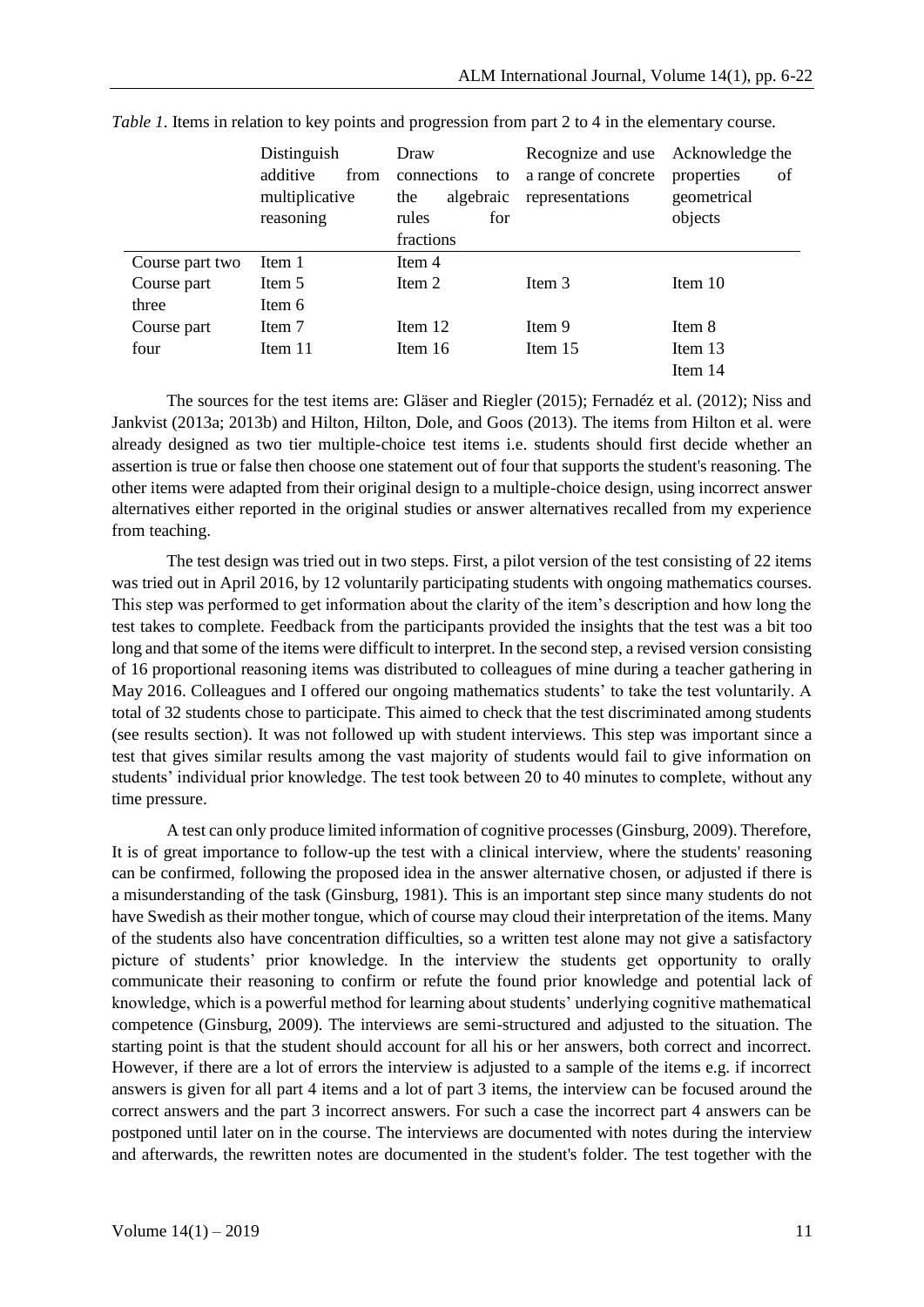follow-up clinical interview gives information that provides an access point for individualized instruction, as to be shown by three cases in the results section below.

### **Results**

Test results from the 32 participants in step two in the test design, spread between 0 to 13 correct answers, showing that the 16 items discriminate well among students. None of the students came up with the exact answering profile as another student. Two students scored zero at the test, but with different incorrect reasoning on most items. However, information from teachers gave reason to believe that the zero results may be a consequence of not having Swedish as mother tongue rather than poor prior knowledge solely. Furthermore, the analysis showed that some items caused incorrect answers from most students, i.e. 9, 11 and 14, (see appendix). The line-item (9) was solved by only three students, the dice-item (14) by two students. Also the steep hill-item (11) caused a lot of errors, solved by only four students. I will comment on these items in the discussion.

|                        | Incorrect answers | Correct answers |
|------------------------|-------------------|-----------------|
| Running laps           | 50% (16)          | 50% (16)        |
| Number line            | 62.5% (20)        | 37.5% (12)      |
| Riding home with Jens  | 50% (16)          | 50% (16)        |
| End-of-term activities | 57% (18)          | 44% (14)        |
| Washing days           | 69% (22)          | 31% (10)        |
| Orchestra              | 50% (16)          | 50% (16)        |
| Loading boxes          | 57% (18)          | 44% (14)        |
| Drawing insects        | 50% (16)          | 50% (16)        |
| Line                   | 91% (29)          | $9\%$ (3)       |
| Circle                 | 66% (21)          | 34% (11)        |
| Olive oil              | 78% (25)          | 22% (7)         |
| Steep hill             | 87.5% (28)        | $12.5\%$ (4)    |
| Pizza                  | 62.5% (20)        | 37.5% (12)      |
| Dice                   | 94% (30)          | 6% (2)          |
| Cylinders              | 69% (22)          | 31% (10)        |
| Tractor                | 66% (21)          | 34% (11)        |

*Table 2*. Test results from 32 students

Addressing the students' prior knowledge on proportional reasoning, in relation to the given theoretical underpinnings, three cases will be displayed. These cases show how the test and the followup clinical interview with the students provided information that provided an assess point for individualized instruction.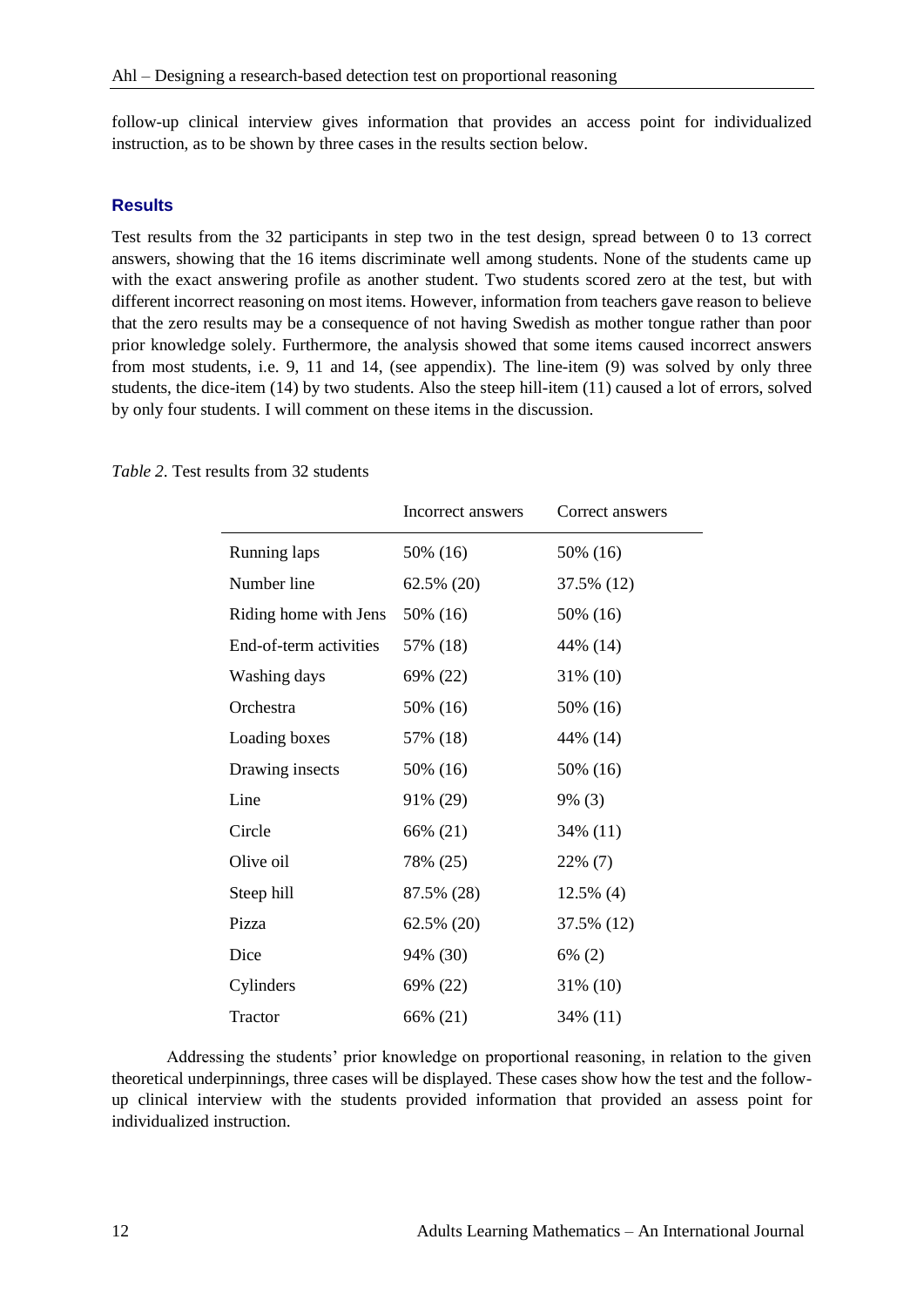#### **Case 1: Bill**

It had past 16 years since Bill studied mathematics the last time. Therefore, there was reason to believe that Bill had forgotten a lot of the school mathematics as well as gained some "life experience mathematics". The test showed that Bill reasoned correctly on 10 items and incorrectly on 6. No errors were caused by test items for key point (1) Students' ability to distinguish additive from multiplicative reasoning and recognize when a multiplicative relation is present. Bill's errors clustered in key point (4) Students' ability to acknowledge the properties of geometrical objects in two- and three dimensions for calculation of scaling and similarity, where he gave incorrect answers on all four items testing the key point. The other two errors were given for items 9 and 12. In the follow-up clinical interview we discussed the items where incorrect answers were given, to elicit the students reasoning. It became clear that Bill, in line with the given answers in the test, had difficulties with scaling in two- and three dimensions. Also, the algebraic representation of proportional functions, with focus on the limitations for the mathematical notation  $y = ax$ , as well as average speed, was conceptually weak in Bill's conceptual field for proportional reasoning. For the line-item Bill claimed that all lines can be written on the form  $y = ax$ . When I asked him "What about a line that follows the *y*-axis?", he could not interpret that a line following the *y*-axis is not possible to write on the form  $y = ax$ , if *a* is a constant. He could not say how the constant a affected the line but he recognized the representation. For the steep-hill item (item 12 in appendix) students shall decide on the average speed for a whole walk with different average speeds. One way with 3 km/h and back with 6 km/h. Bill explained to me that he added  $3 + 6$  and divided by 2. So, he calculated an average of the averages, which indicates that he may have a weak conceptualization of the rate, average speed. Speed is proportional to the distance, as time is kept constant. However, item steep-hill (12) involves two average speeds, over the same distance. Therefore, to just manipulate the  $s = vt$  formula, fails as a method for calculating the answer.

The result on Bill's prior knowledge indicated that the assess point could be a teaching sequences to catch up on geometrical properties and scaling in two- and three dimensions to be followed up with a teaching sentence with rates, such as speed, density and price per unit. Then Bill hopefully may be prepared to start the first upper secondary course, with extra attention on the properties of linear functions.

## **Case 2: Caesar**

While Bill's results clustered in key point four, Caesar's incorrect answers spread almost equally among the four key points. Like Bill, it has been several years since Caesar studied mathematics in upper secondary school, without reaching a grade. He reasoned correctly on 7 items and incorrectly on 9 items. Compared to Bill, Caesar's results showed a different profile on his prior knowledge. His incorrect answers clustered on items testing mathematical content from part four in the elementary course, indicating that the course design should start with catching up part four before moving on to the first upper secondary course. The follow-up clinical interview confirmed that Caesar lacked conceptual knowledge to tackle the items testing the mathematical reasoning competency required for part four in the elementary course. This became visible when Caesar despite scaffolding with questions could not reach the correct reasoning. His conceptual field for proportional reasoning seemed to lack pivotal pieces of conceptual knowledge. For the steep-hill item, also Caesar told me that he calculated an average on the two different average speeds, incorrectly concluding that the average speed for the whole walk was 4,5 km/h. When we discussed the line-item Caesar claimed to never had seen that representation before. He had no idea on how to approach the item. During the interview Caesar told me that he had not followed his class during the mathematics lessons in lower secondary school. Instead he was instructed in a small group, that to his understanding did not encounter the same challenges as his peers in the regular mathematics classroom. Of course, also this information was found most valuable for the individual design of Caesar's mathematics course. A reasonable access point for Caesar would be to start on part four, and then move on to the first upper secondary course.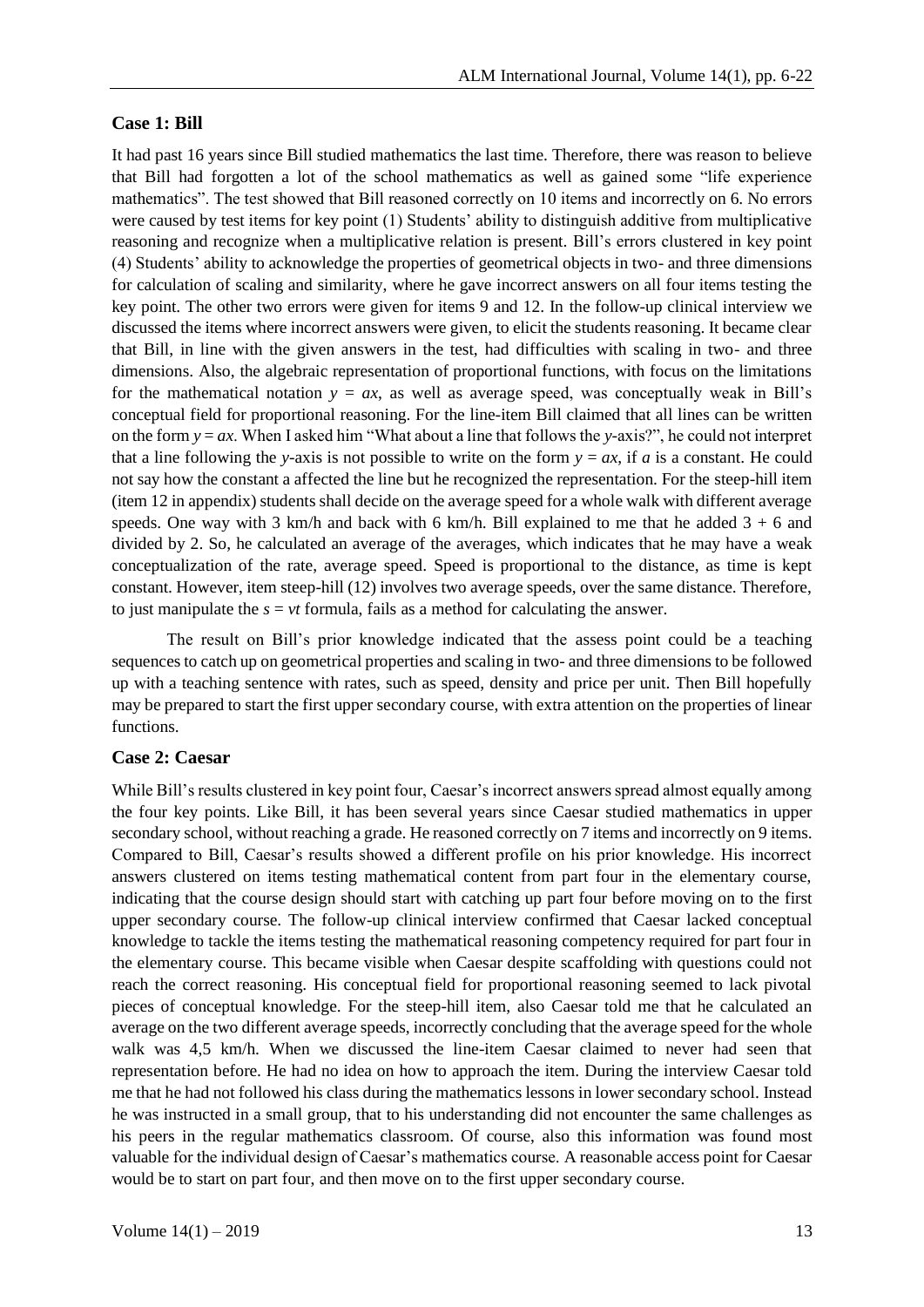## **Case 3: David**

David was young and had recently left upper secondary school to start serving his prison sentence. His results on the test were weak, showing possible lack of knowledge in all four key points for the development of proportional reasoning. He gave correct claims on 5 of the items; where two items concerned mathematics for part two, and two items for part three. Surprisingly he also gave the correct claim on one the items that had shown to cause incorrect answers from the vast majority of students taking the test, the pizza-item (13). In the follow-up clinical interview it turned out that he had picked the answer by chance and had no idea how to approach the item mathematically. There is a probability of 0.125 to pick the correct answer by chance i.e. chose the correct true or false claim and thereafter the right reasoning alternative. In the follow-up clinical interview, David told me that he had been absent most of the time in both lower- and upper secondary school and that he perceived mathematics to be the most difficult school subject. Still, he was motivated to take up mathematics, though he believed that mathematical competencies are of great importance for life in society. Although David was a native Swedish speaker he had trouble to interpret the items. He told me that he in general is a fairly good reader, but whenever a mathematical word appeared in the text he got confused. Also David used the incorrect average on an average reasoning on the steep hill item. When discussing the line-item, David told me that he felt very uncomfortable with characters in mathematical tasks. He just picked an answer without trying to interpret the item. The test combined with the follow-up clinical interview showed that his proportional reasoning competencies partly covered part three. This raised an intricate dilemma. Shall David start on part four with some extra attention for lost mathematical content in part three or shall he start with part three, although he already seem to manage some of the mathematical content taught in part three. In dialogue we agreed to start with part three, because David preferred a smooth start on his studies.

## **Discussion**

The aim of this study was to investigate if it is possible to design a research-based test that combined with a follow-up clinical interview gives information on students' prior knowledge on proportional reasoning so that it discriminates among students, and provides teachers with an access point for designing individualized instruction.

The test showed that it discriminates well among students both in relation to the development of proportional reasoning throughout school years, and in relation to the four key points for developing proportional reasoning, i.e. be able to distinguish additive from multiplicative reasoning and recognize when a multiplicative relation is present; be able to draw connections to the algebraic rules for fractions when working with part/part ratios, part/whole fractions and proportions,  $a:b = c.d$ ; recognize and use a range of concrete representations for proportions, e.g., tables, graphs, formulas and pictures, and acknowledge the properties of geometrical objects in two and three dimensions for calculation of scaling and similarity. The results from the second step in the design of the test distributed the students between 0 and 13 correct answers out of 16. The student cases presented above showed that the test, together with the follow-up clinical interview, provided valuable information on the students' prior knowledge, so that it could serve as an access point for designing one to one individual instruction.

The conceptual knowledge of the algebraic representation of a proportionality, average speed and scaling in three dimensions appeared to be generally weak among the participants. The line-item (8) calls for interpreting the algebraic representation of a proportionality and reason about the boundaries for the constant  $a$ , in  $y = ax$ . Only three students solved it correctly. This may indicate that use of different representations needs extra attention in general. Also the steep hill-item (12) caused major trouble, solved only by four students. This may indicate that the concept of average speed also needs some extra attention. The ability to calculate an average speed, given the distance and time does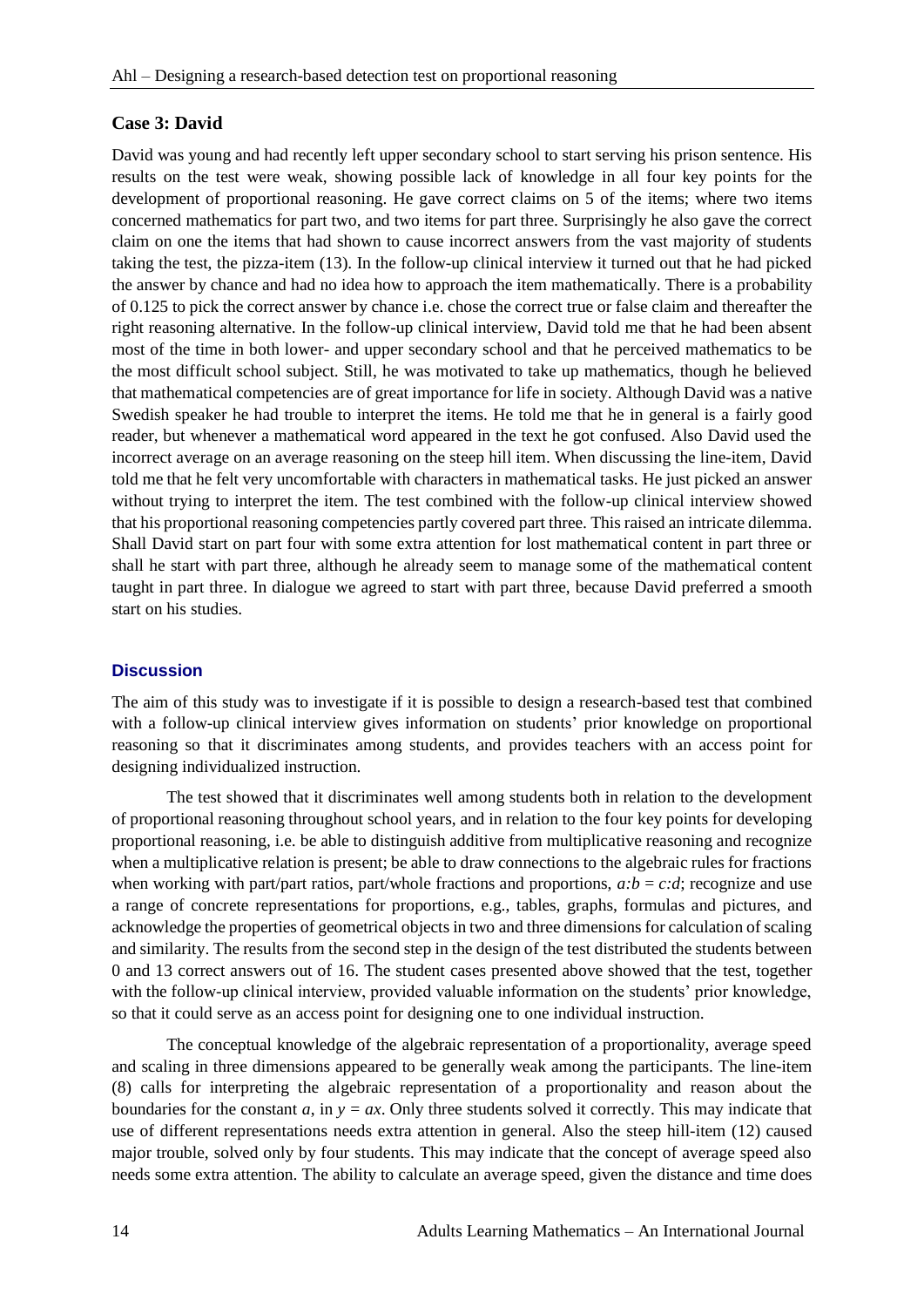not require a reification of the concept average speed. You just apply the procedure of using a formula. But, for solving the steep hill-item students need to grasp the essence of the concept average speed, the relationship between distance and time. The reasoning on the three displayed cases were based on the same incorrect assumption that average speed for the whole walk can be calculated by adding  $(3 \text{ km/h} + 9 \text{ km/h}) / 2 = 4.5 \text{ km/h}$ . This concept image may indicate that these students have a weak conceptualization of Average speed. Conceptual knowledge does not come easy for students. They need to be challenged with different situations to adjust their concept images (Tall & Vinner, 1981) and be given opportunities to develop their conceptual field of proportional reasoning (Vergnaud, 2009). Finally, the dice-item (14) caused severe trouble, solved by two students. However, if you have the information that there exist hurdles with scaling it is easy to help students realize the state of affairs with scaling from one- to three dimensions. Building blocks help students to model the situation. The block representation transforms the elusive abstraction of scaling in three dimensions to a concrete visible hands-on situation.

The three cases provided three different pictures of student's prior knowledge on proportional reasoning. Being the teacher of all three students I can tell that due to the results three different individualized course designs were set up. Both Bill and Caesar entered the course by a teaching sequence with model eliciting activities (Lesh & Doerr, 2003) giving them opportunities to investigate the properties of geometrical objects and the effects of scaling in one- two- and three dimensions. Then we paid some extra attention to the line item and other situations requiring a conceptual knowledge of average speed. Thereafter, Bill continued with number theory, while Caesar was given instruction on the difference between additive and multiplicative reasoning and hand-in assignments with tasks requiring him to distinguish additive from multiplicative reasoning and to recognize when a multiplicative relation is present. David on the other hand was introduced to real world problems where his solutions should be presented to me in oral communication with mathematical words to enhance David's mathematical language. Previously, despite having the ambition to individualize the teaching, it was difficult for me to know where to start. Students often got to start out with chapter one in a commercially produced textbook. The information provided by the test presented here gave opportunities to design individualized instruction and adapt the teaching accordingly to the students. I was given the opportunity to put my teaching competency into play (Niss & Højgaard, 2011).

Not all aspects of mathematical competencies are possible to elicit in a multiple-choice test, where students do not produce any written mathematical arguments. The views on mathematical competencies presented by Niss & Højgaard (2011) include that each of the eight competencies has a passive and an active side. The test solely requires the students to follow and assess mathematical reasoning, the passive side of the reasoning competency. It says nothing about the students' competencies to devise and carry out mathematical reasoning on the active side. However, although the test focuses on the mathematical reasoning competency it also informs on students' mathematical thinking competency, problem-handling competency and modeling competency, since these competencies are intertwined and overlapping with the reasoning competency. Together these four competencies make up one out of two overall competences associated with mathematics: The ability to ask and answer questions in and with mathematics (Niss & Højgaard, 2011). The other overall competence: The ability to deal with mathematical language and tools, covers the intertwined competencies representing competency, symbol and formalism competency, communication competency and aids and tools competency. When using the test, it is important to keep in mind that the scope of it does not cover the ability to deal with mathematical language and tools, or the ability to ask and answer questions in and with mathematics. These competences were taken up elsewhere within the course design.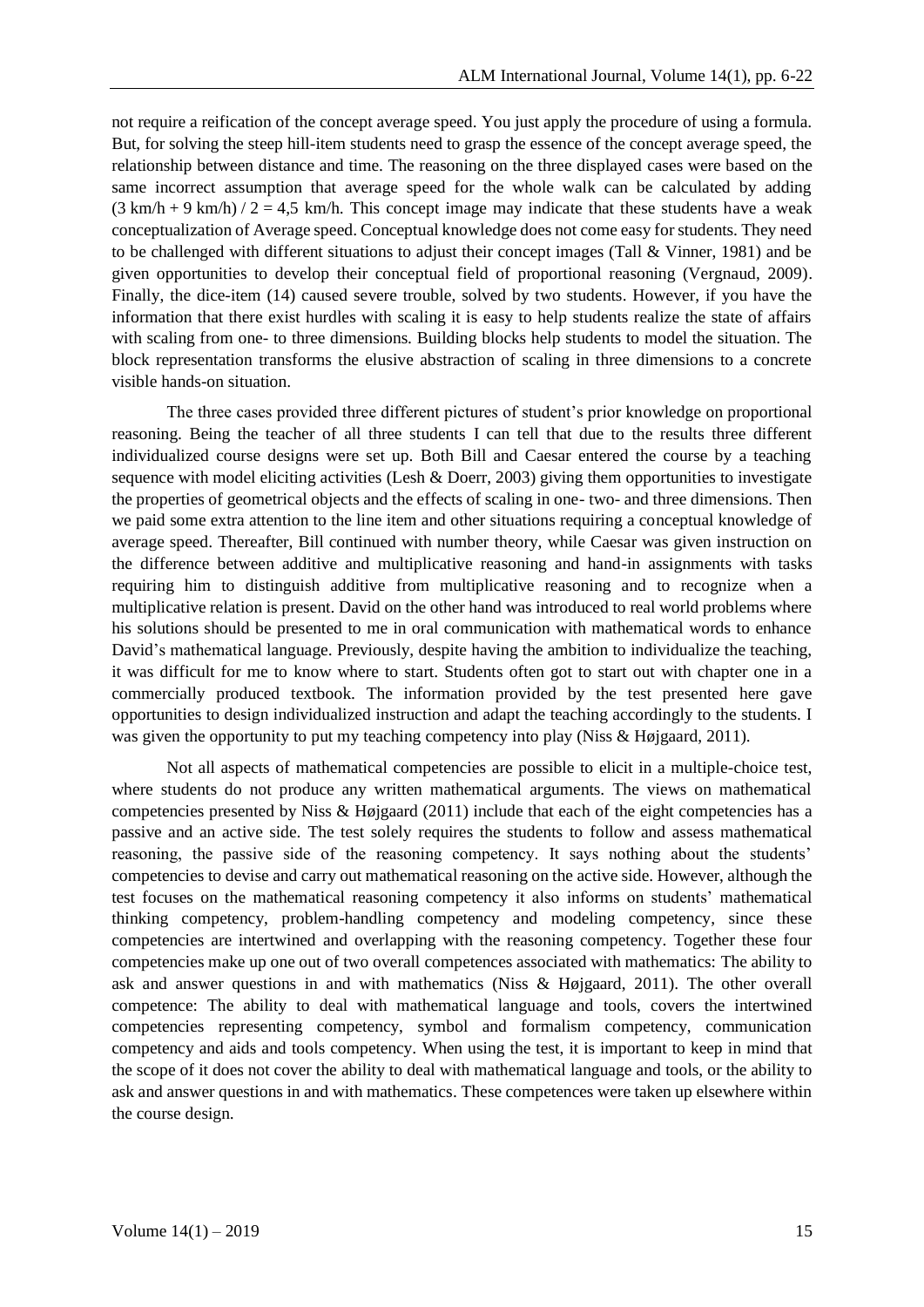While this study took place in the prison education program, this approach to test and interview students so that they can be provided with individual instruction that departures from their prior knowledge may be useful in other educational contexts for adult mathematics education.

#### **Notes**

[1] This paper concerns imprisoned students in Sweden, of which a majority are men (95%); this is why I will use the personal pronouns he and his throughout the paper.

[2] By individualized instruction I refer to an individual course design in line with both the students' prerequisites as well as the national curriculum. Teaching and learning still take place in a social setting where mathematics students communicate to justify their reasoning on modeling problems.

[3] Problem solving is also core content, as well as a goal, but the national curricula do not specify what mathematical ideas to deal with in problem solving. It is left to the teacher to decide what problems from ordinary-, society-, school- and work-life to encounter.

An earlier version of this paper was presented at CERME 10, TWG 23, Implementation of Research Findings in Mathematics Education, Dublin, February 2017.

#### **References**

- Ahl, L.M., (2016). Research Findings' Impact on the Representation of Proportional Reasoning in Swedish Mathematics Textbooks. *Journal of Research in Mathematics Education, 5*(2), 180-204. doi:http://dx.doi.org/10.17583/redimat.2016.1987
- Behr, M.J., Harel, G., Post, T., & Lesh, R. (1992). Rational number, ratio, and proportion. In D.A. Grouws (Ed.), *Handbook of research on mathematics teaching and learning* (pp. 296–333). New York: Macmillan.
- Clark, M.R., Berenson, S.B., & Cavey, L.O. (2003). A comparison of ratios and fractions and their roles as tests in proportional reasoning. *Journal of Mathematical Behavior, 22*(3), 297–317.
- Dole, S., & Shield, M. (2008). The capacity of two Australian eighth-grade textbooks for promoting proportional reasoning. *Research in Mathematics Education, 10*(1), 19–35.
- Fernández, C., Llinares, S., Van Dooren, W., De Bock, D., & Verschaffel, L. (2012). The development of students' use of additive and proportional methods along primary and secondary school. *European journal of psychology of education, 27*(3), 421–438.
- Freudenthal, H. (1968). Why to teach mathematics so as to be useful. *Educational studies in mathematics, 1*(1), 3–8.
- Ginsburg, H.P. (1981). The clinical interview in psychological research on mathematical thinking: Aims, rationales, techniques. *For the learning of mathematics, 1*(3), 4-11.
- Ginsburg, H.P. (2009). The challenge of formative assessment in mathematics education: Children's minds, teachers' minds. *Human Development, 52*(2), 109–128.
- Gläser, K., & Riegler, P. (2015). Beginning students may be less capable of proportional reasoning than they appear to be. *Teaching Mathematics and its Applications, 34*(1), 26–34.
- Hilton, A., Hilton, G., Dole, S., & Goos, M. (2013). Development and application of a two-tier diagnostic instrument to assess middle-years students' proportional reasoning. *Mathematics Education Research Journal, 25*(4), 523–545.
- Jankvist, U.T., & Niss, M. (2015). A framework for designing a research-based "maths counsellor" teacher programme. *Educational Studies in Mathematics, 90*(3), 259–284.
- Jurdak, M., Vithal, R., de Freitas, E., Gates, P., & Kollosche, D. (2016). *Social and Political Dimensions of Mathematics Education*. ICME-13 Topical Surveys, DOI 10, 1007/978-3-319-29655-5\_1
- Karplus, R., Pulos, S., & Stage, E.K. (1983). Early adolescents' proportional reasoning on 'rate' problems. *Educational studies in mathematics, 14*(3), 219–233.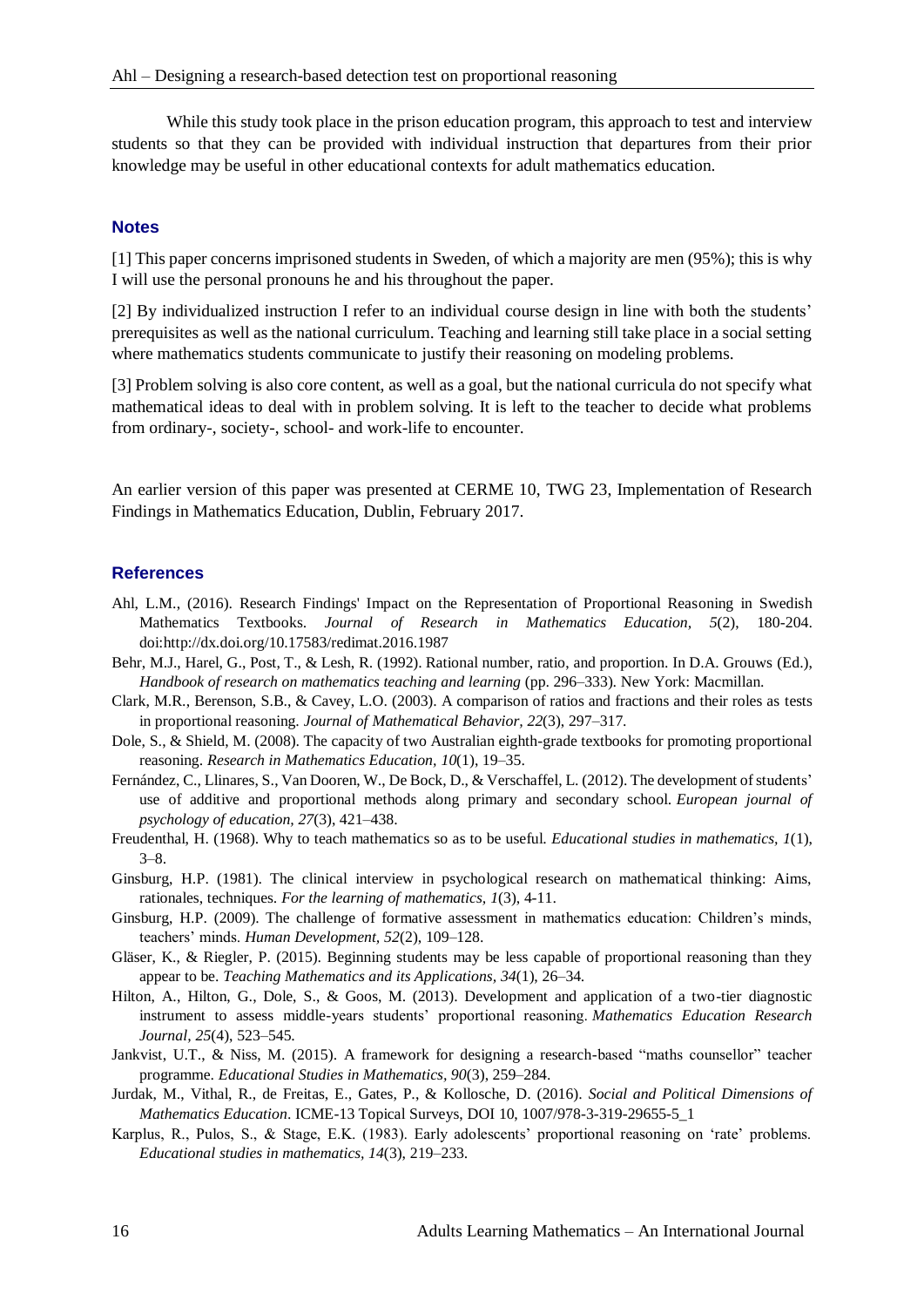- Lamon, S.J. (2007). Rational numbers and proportional reasoning: Toward a theoretical framework for research. In F. Lester (Ed.), *Second handbook of research on mathematics teaching and learning*, (pp. 629–666). Reston, VA: National Council of Teachers of Mathematics.
- Lesh, R., & Doerr, H. (2003). Foundations of a model and modeling perspective on mathematics teaching, learning, and problem solving. In R. Lesh and H.M. Doerr (Eds.), *Beyond constructivism, models and modeling perspectives on mathematics problem solving, learning and teaching*, (pp. 3–34). New York: Routledge.
- Niss, M., & Højgaard, T. (2011). Competencies and mathematical learning. *Ideas and inspiration for the development of mathematics teaching and learning in Denmark. English Edition, October 2011. IMFUFA tekst no. 485*. Roskilde: Roskilde University. (Published in Danish in 2002).
- Niss, M., & Jankvist, U. T. (2013a). 23 *Spørgsmål fra Professoren (detektionstest 2)*. Materiale udleveret til matematikvejlederuddannelsen.
- Niss, M., & Jankvist, U. T. (2013b). 13 *Spørgsmål fra Professoren (detektionstest 3)*. Materiale udleveret til matematikvejlederuddannelsen.
- Plato. (trans. 1996). *The republic* (R. W. Sterling & W. C. Scott, Trans.) (Paperback ed.). New York: Norton.
- Popkewitz, T. (2002). Whose heaven and whose redemption? In P. Valero & O. Skovsmose (Eds.), *Third International Mathematics Education and Society Conference* (pp. 1–26). Helsingør: Centre for Research in Learning Mathematics.
- Riksrevisionen, (2015). *Riksrevisionens rapport om återfall i brått*. [National Audit Office's report on relapse in crimes.] Skr. 2015/16:27. www.riksrevisionen.se
- Sfard, A. (1991). On the dual nature of mathematical conceptions: Reflections on processes and objects as different sides of the same coin. *Educational studies in mathematics, 22*(1), 1–36.
- Shield, M.J., & Dole, S. (2008). Proportion in middle-school mathematics: It's everywhere. *The Australian Mathematics Teacher, 64*(3), 10–15.
- Shield, M., & Dole, S. (2013). Assessing the potential of mathematics textbooks to promote deep learning. *Educational studies in mathematics, 82*(2), 183–199.
- Sowder, J., Armstrong, B., Lamon, S., Simon, M., Sowder, L., & Thompson, A. (1998). Educating teachers to teach multiplicative structures in the middle grades. *Journal of mathematics teacher education, 1*(2), 127- 155.
- Stinson, D. W. (2004). Mathematics as 'gate-keeper'. *The mathematics educator, 14*(1), 8–18.
- Tall, D., & Vinner, S. (1981). Concept image and concept definition in mathematics with particular reference to limits and continuity. *Educational studies in mathematics, 12*(2), 151–169.
- Taylor, A., & Jones, G. (2009). Proportional reasoning ability and concepts of scale: Surface area to volume relationships in science. *International Journal of Science Education, 31*(9), 1231–1247.
- Van Dooren, W., De Bock, D., Hessels, A., Janssens, D., & Verschaffel, L. (2005). Not everything is proportional: Effects of age and problem type on propensities for overgeneralization. *Cognition and instruction, 23*(1), 57– 86.
- Van Dooren, W., De Bock, D., Vleugels, K., & Verschaffel, L. (2010). Just answering… or thinking? Contrasting pupils' solutions and classifications of missing-value word problems. *Mathematical thinking and learning, 12*(1), 20–35.
- Vergnaud, G. (1983). Multiplicative structures. In R. Lesh & M. Landau (Eds.), *Acquisition of mathematics concepts and processes* (pp. 127–174). Orlando, FL: Academic.
- Vergnaud, G. (2009). The theory of conceptual fields. *Human development, 52*(2), 83–94.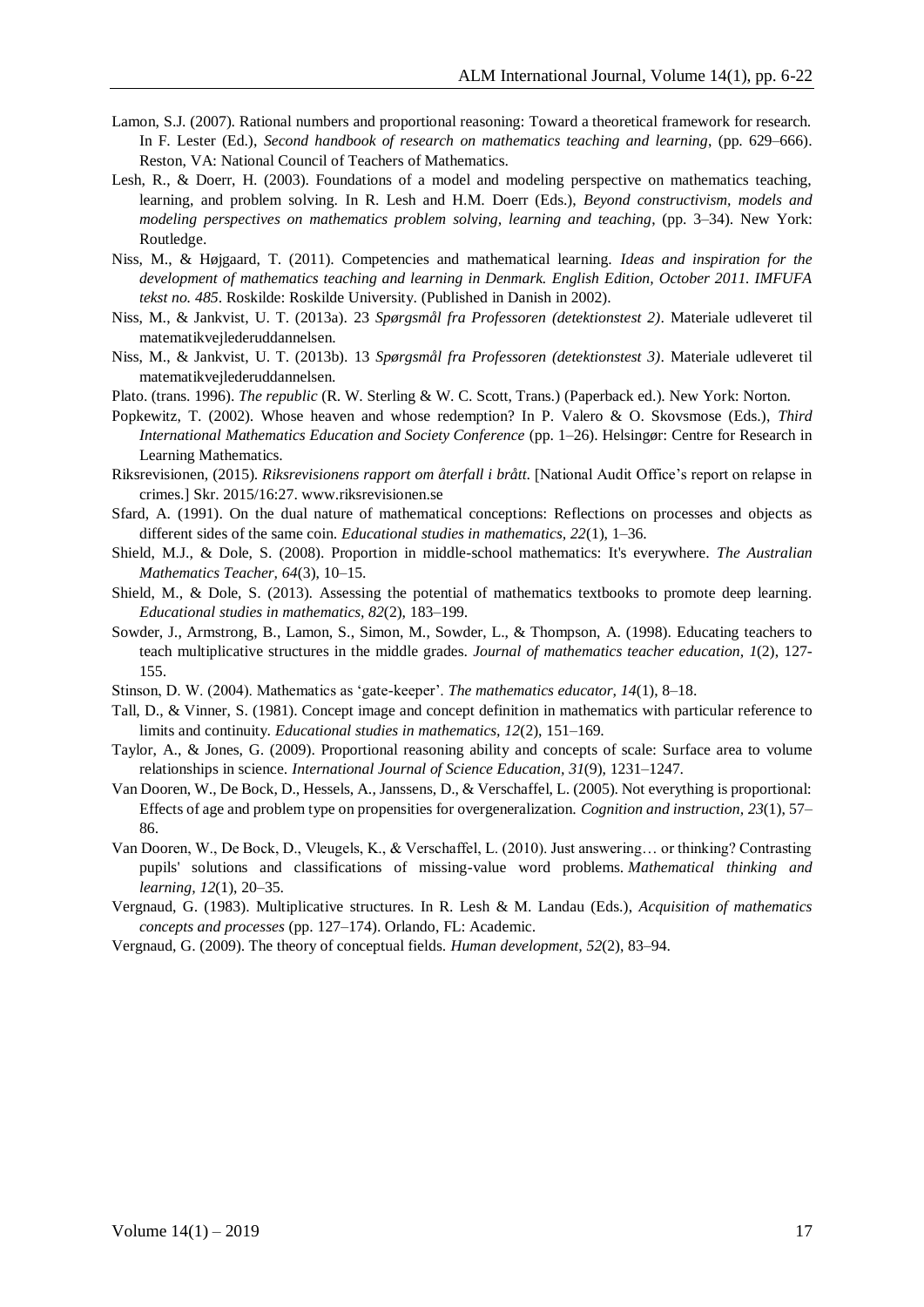#### **Appendix: Test items**

1. **Running laps**: Sara and Johan were running equally fast around a track. Johan started first. When Johan had run 4 laps, Sara had run 2 laps. When Sara had completed 6 laps, Johan had run 12 laps.

**True** or **False** because (choose the best reason):

- a) The further they run, the further Johan will get ahead Sara.
- b) Johan is always 2 laps ahead of Sara.
- c) Johan completes double the laps of Sara.
- d) Sara has run 3 lots of 2 laps to make a total of 6 laps, so Johan must have run 3 lots of 4 laps to make a total of 12 laps.
- 2. **Number line**: *On this number line, X represents 37*.



**True** or **False** because (choose the best reason):

- a) X is 4 cm along the line and  $33+4=37$ .
- b) X needs to be closer to 33 than 53.
- c) X is nearly halfway so it looks OK.
- d) X is 8 more than 33.

3. **Riding home with Jens**: Jens rode his bicycle home. He rode at a steady speed for a short time and then he had to rest. After his rest, he rode at double his original speed. He drew a graph to represent his journey. *Jens' graph below is correct*.



- a) The distance covered in Part 3 is greater than the distance in Part 1.
- b) Part 3 is twice as steep as Part 1.
- c) Part 3 needs to be twice as long.
- d) The times for parts 1 and 3 are the same.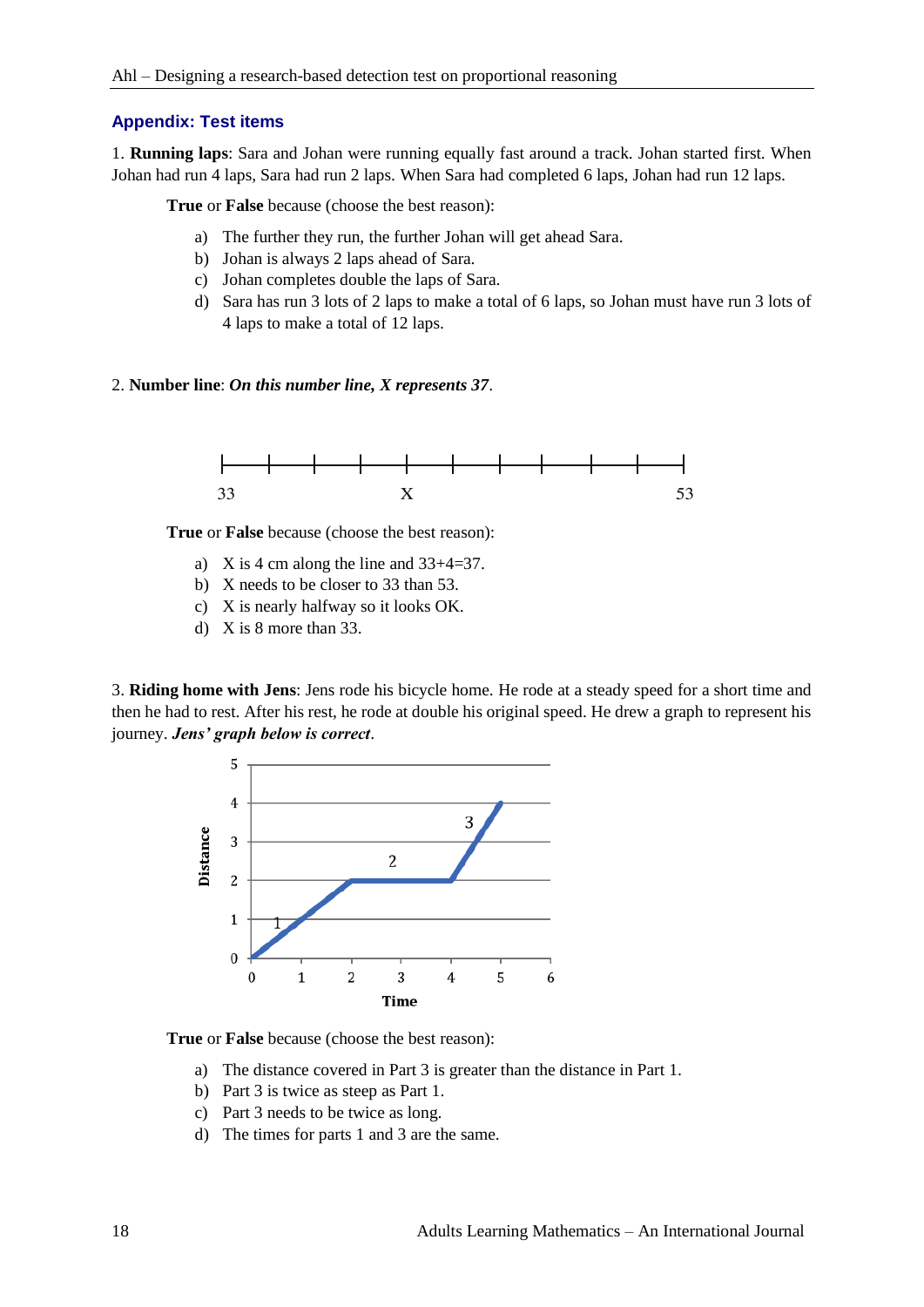4. **End-of-term activities**: This table shows the end-of-term activities voted by Year 5 and Year 6 students. *Going to the beach is a relatively more popular choice with the Year 6 students than the Year 5 students*.

|        | Year level Students who chose the beach Students who chose the movie Total students |  |
|--------|-------------------------------------------------------------------------------------|--|
| Year 5 |                                                                                     |  |
| Year 6 |                                                                                     |  |

**True** or **False** because (choose the best reason):

- a) More students in year 5 chose the beach.
- b) Only 6 students in Year 6 chose not to go to the beach.
- c) Fewer students in Year 6 chose the beach but there are fewer students in the class.
- d) More than half of the students in Year 6 students chose the beach and less than half of the Year 5 students chose the beach.

#### 5. **Washing days**: *Washing powder A is the best value*.



**True** or **False** because (choose the best reason):

- a) Washing powder A cost the least.
- b) Washing powder B costs a little bit more but you get 10 more loads of washing.
- c) The cost per load of washing is less.
- d) Both washing powders are the same value.

## 6. **Orchestra**: An orchestra of 15 musicians takes 2 hours to play a concert. *An orchestra of 30 musicians takes 4 hours to play the same concert*.

- a) Doubling the number of musicians would double the time to play the concert.
- b) Double the musicians should halve the time to play the concert.
- c) The number of musicians does not affect the time to play the concert.
- d) Adding more musicians increases the time to play the concert.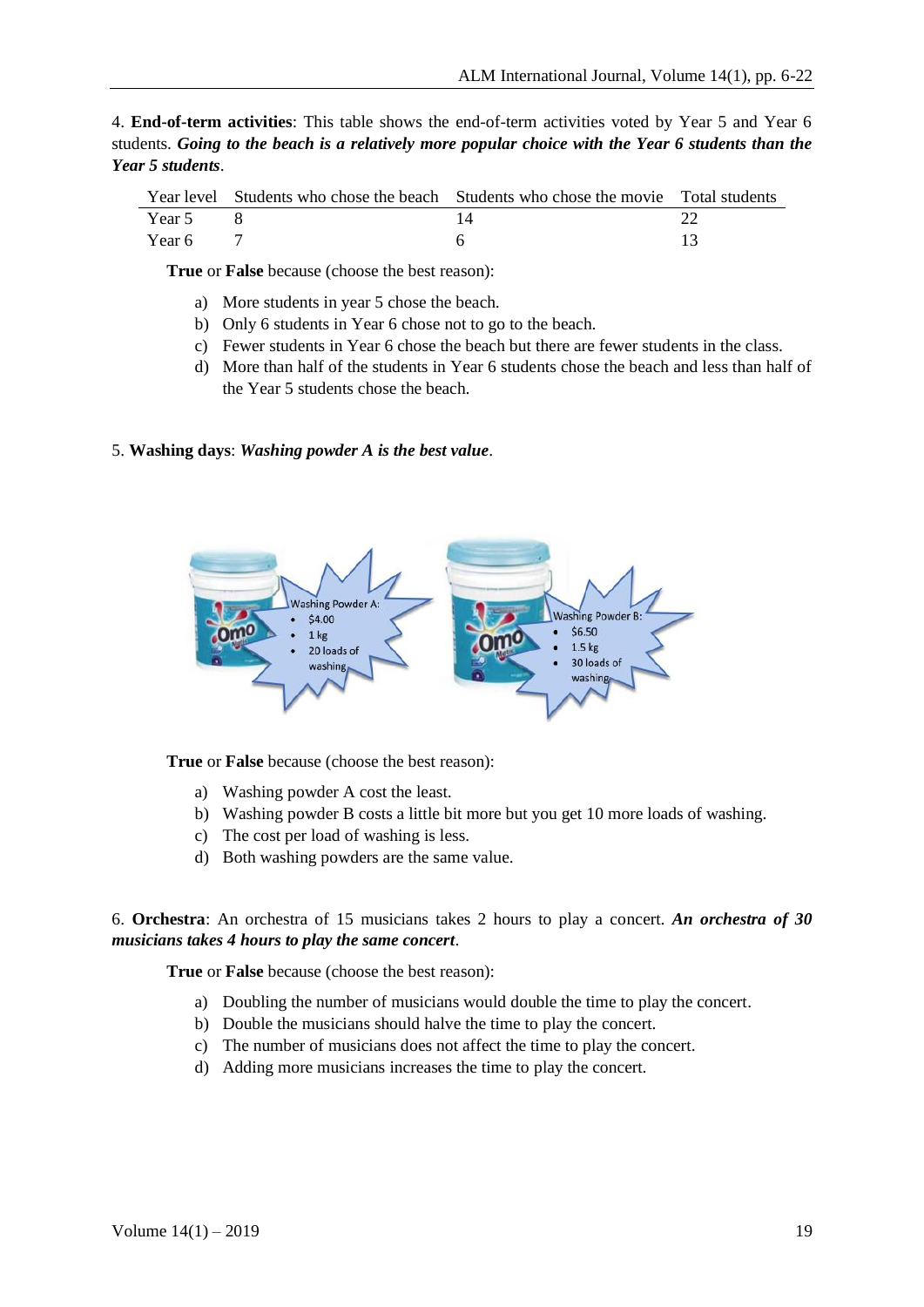7. **Loading boxes**: Petra and Tina are loading boxes in a truck. They started together but Tina loads faster. When Petra has loaded 40 boxes, Tina has loaded 160 boxes. *When Petra has loaded 80 boxes, Tina has loaded 200 boxes*.

**True** or **False** because (choose the best reason):

- a) Tina will always be 120 boxes ahead of Petra.
- b) Petra loads faster than Tina.
- c) Tina loads 4 times faster than Petra.
- d) Tina loads with double speed.
- 8. **Insects**: Bob has drawn two diagrams. *The area of insect B is twice that of insect A*.



**True** or **False** because (choose the best reason):

- a) The area of insect A is 4 times greater.
- b) Insect A is half the width of insect B.
- c) Insect B is twice as long as insect A.
- d) Bob has only doubled one dimension.

9. **Line**: We know that an equation on the form  $y=ax$  (*a* is a constant) gives a line through (0,0) in a coordinate system. **Every line through (0,0) has an equation on the form**  $y = ax$ **, (***a* **is a constant).** 

**True** or **False** because (choose the best reason):

- a) There exist a line through (0,0) that cannot be written on the form *y*=*ax*.
- b) The reasoning goes both ways.
- c) All lines can be written on the form *y*=*ax*.
- d) You cannot know without investigating an infinite amount of lines.

# 10. **Circle**: **Simon says that if you draw a new circle with half the diameter of another circle, the new circle will have half the perimeter and half the area of the other circle**.

- a) If the diameter is halved, the perimeter and area is halved.
- b) The area will be  $\frac{1}{4}$  and the perimeter  $\frac{1}{2}$  of the original.
- c) You cannot know without knowing the length of the diameter in the new circle.
- d) You cannot know without knowing the length of the diameter in the original circle.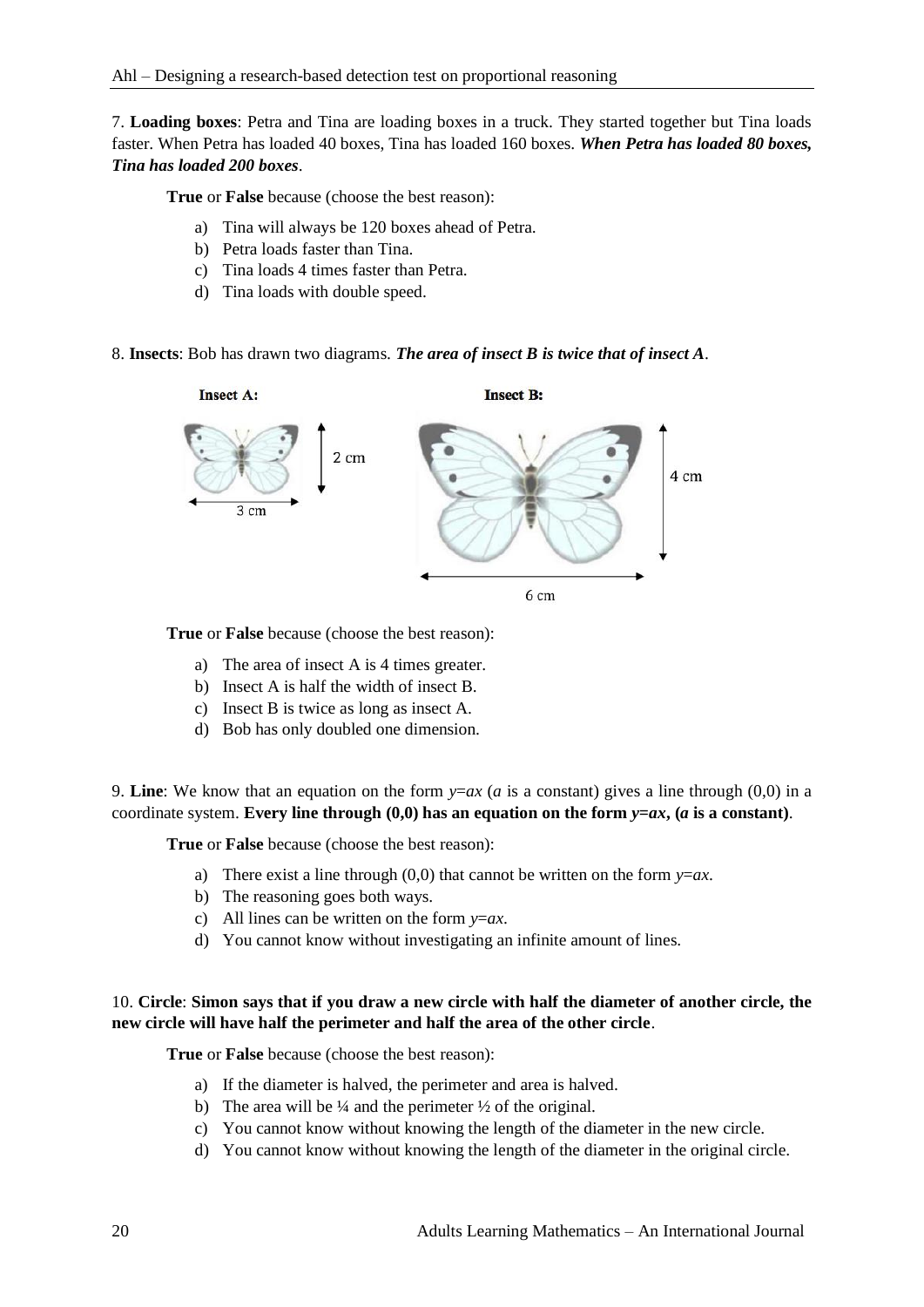11. **Olive oil**: You'll make a salad dressing according to this recipe for 100 milliliters (ml) dressing. **You need 110 ml olive oil to 150ml dressing**.

| Olive oil  | 60 ml |
|------------|-------|
| Vinegar    | 30 ml |
| Soya sauce | 10 ml |

**True** or **False** because (choose the best reason):

- a) It is far too much oil.
- b) You will need 1.5 times oil.
- c) Since the vinegar and soya sauce is 40 ml, the rest will be oil.
- d) You need 100 ml oil.

12. **Steep hill**: There is a path up a quite steep hill in Athens. Rickard, who is in good shape, is going up the hill in an average speed of 3 km per hour. He goes down in double speed. **Richard's average speed for the whole walk is 4 km per hour**.

**True** or **False** because (choose the best reason):

- a) The speed is higher than 4 km per hour.
- b) The speed is 4 km per hour.
- c) The speed is 5 km per hour.
- d) You cannot know if you don't know the distance.

13. **Pizza**: A pizzeria serves round pizzas of various sizes. The smaller pizza has a diameter of 30 cm and costs 30 SEK. The larger has a diameter of 40 cm and costs 40 SEK. **The large pizza gives more pizza for the money**.

**True** or **False** because (choose the best reason):

- a) The small pizza gives more pizza for the money.
- b) It is the same cost, 10 SEK per diameter pizza.
- c) The small pizza is more expensive per area unit.
- d) You cannot decide if you cannot see the pizzas.

14. **Dice**: A wooden dice where all edges is 2 cm weighs 4.8 g. **A wooden dice where all edges is 4 cm weight 19.2 g**.

- a) The weight increases 4 times if the edge doubles.
- b) The weight increases 6 times if the edge doubles.
- c) The weight increases 8 times if the edge doubles.
- d) The weight doubles if the edge doubles.